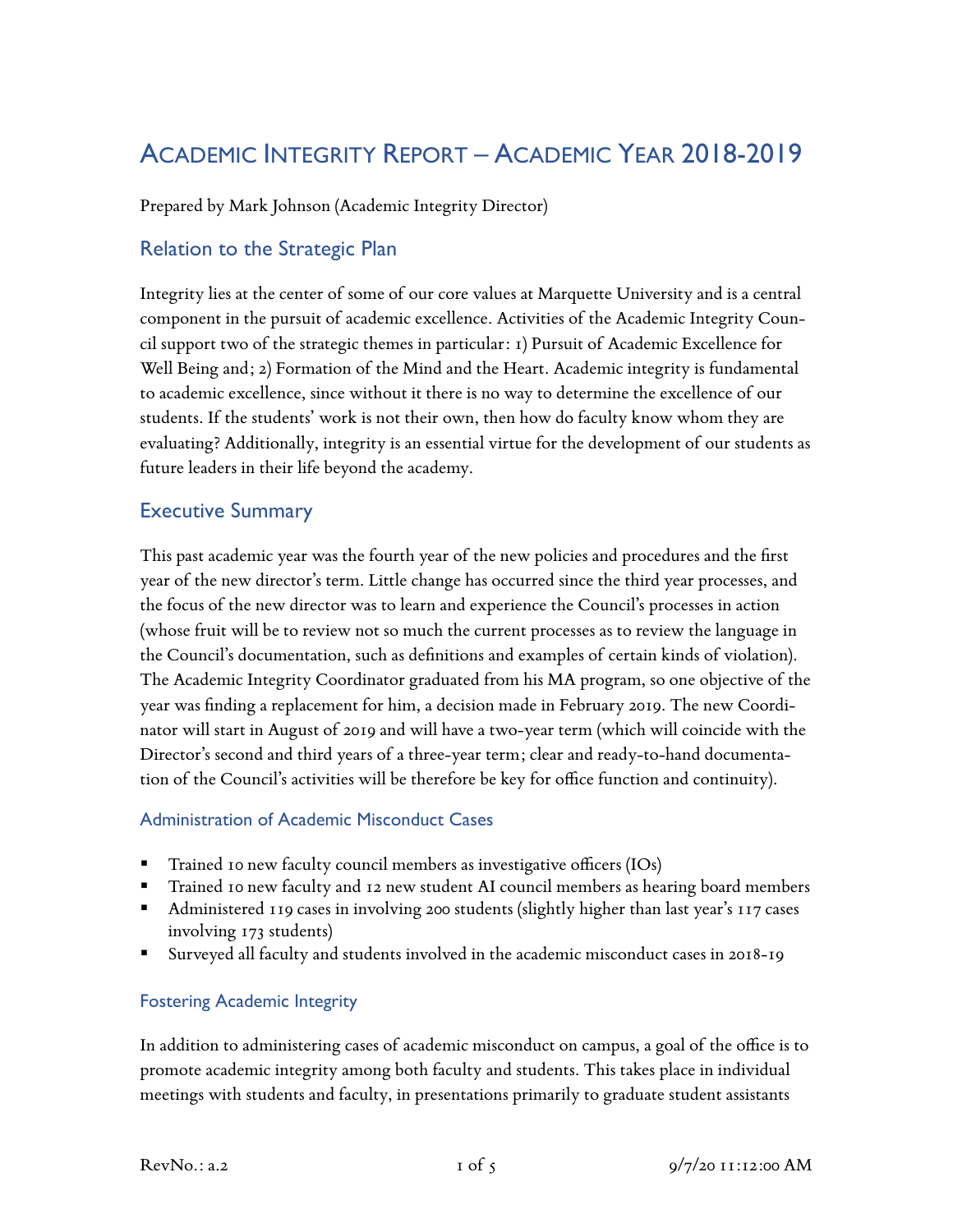and faculty in advance of the upcoming school year (usually in August and early September), as well as in campus wide presentations by outside speakers. Some of the highlights of the past year are:

- Numerous sit-down meetings with students as part of their sanctions, to learn more about their mindset, and to explain in troublesome cases the importance of academic integrity
- Presentations to faculty and teaching assistants in Speech Pathology, Biological Sciences, History, Psychology, and Theology.
- The current Academic Integrity Director (Mark Johnson), attended the International Center for Academic Integrity Conference in New Orleans, LA, in early March, 2019.

#### Academic misconduct cases

This year continued the upward shift of more cheating than plagiarism—possibly because some cases in computer programming made more sense as 'cheating' than as 'plagiarism.' Approximately 95% of the students were first offenders, with around 5% as second offenders. No students were suspended or expelled for Academic Integrity reasons this Academic Year.



The ratio of students whose cases were dismissed, those who accepted responsibility and an expedited sanction, and those who went to a full hearing, varied from the numbers of last year. Of the 200 students for AY18–19, 14 went to a Hearing Board (7.0%), with 10 of the 14 resulting in dismissals. 39 students (19%) had their cases dismissed by the investigative process, and  $147$  students accepted responsibility via the expedited review process  $(74%)$ . This year's dismissal rate tracks generally with last year's 17%, but the 74% acceptance of responsibility approaches a ten-percent increase over last year, with a conjoined drop in the percentage of cases that went to a hearing board (last year's 16% to this year's 7%). Why this occurred is uncertain.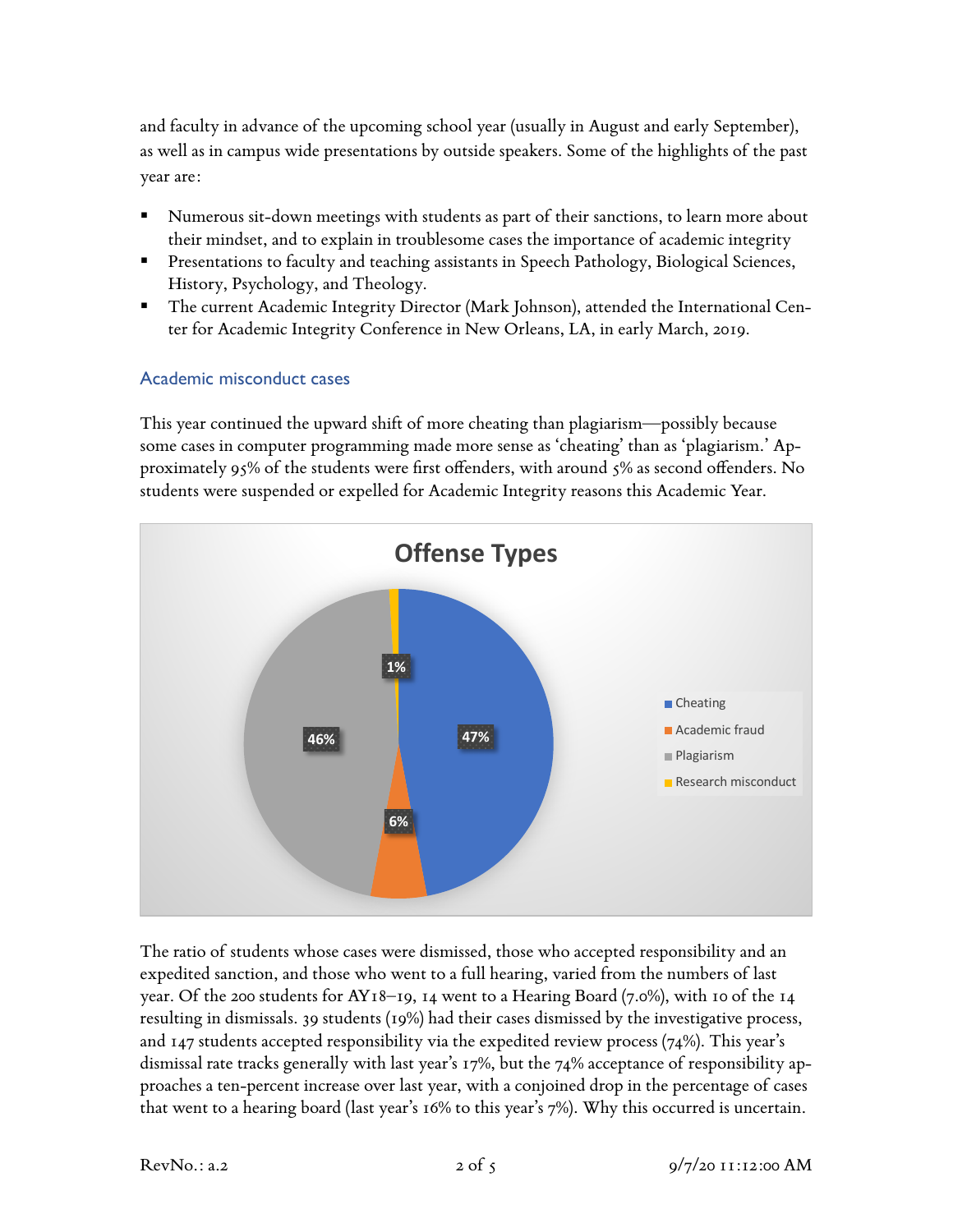

Analyzing the students by home college, the largest percentage of offenders remains our largest undergraduate colleges: Business Administration, Arts and Sciences, and Engineering.



On average, reports were filed on 2% of the entire undergraduate student population (same as last year). The reports filed on business administration and engineering students were also in keeping with last year. It remains true that the largest percentage of Colleges or Schools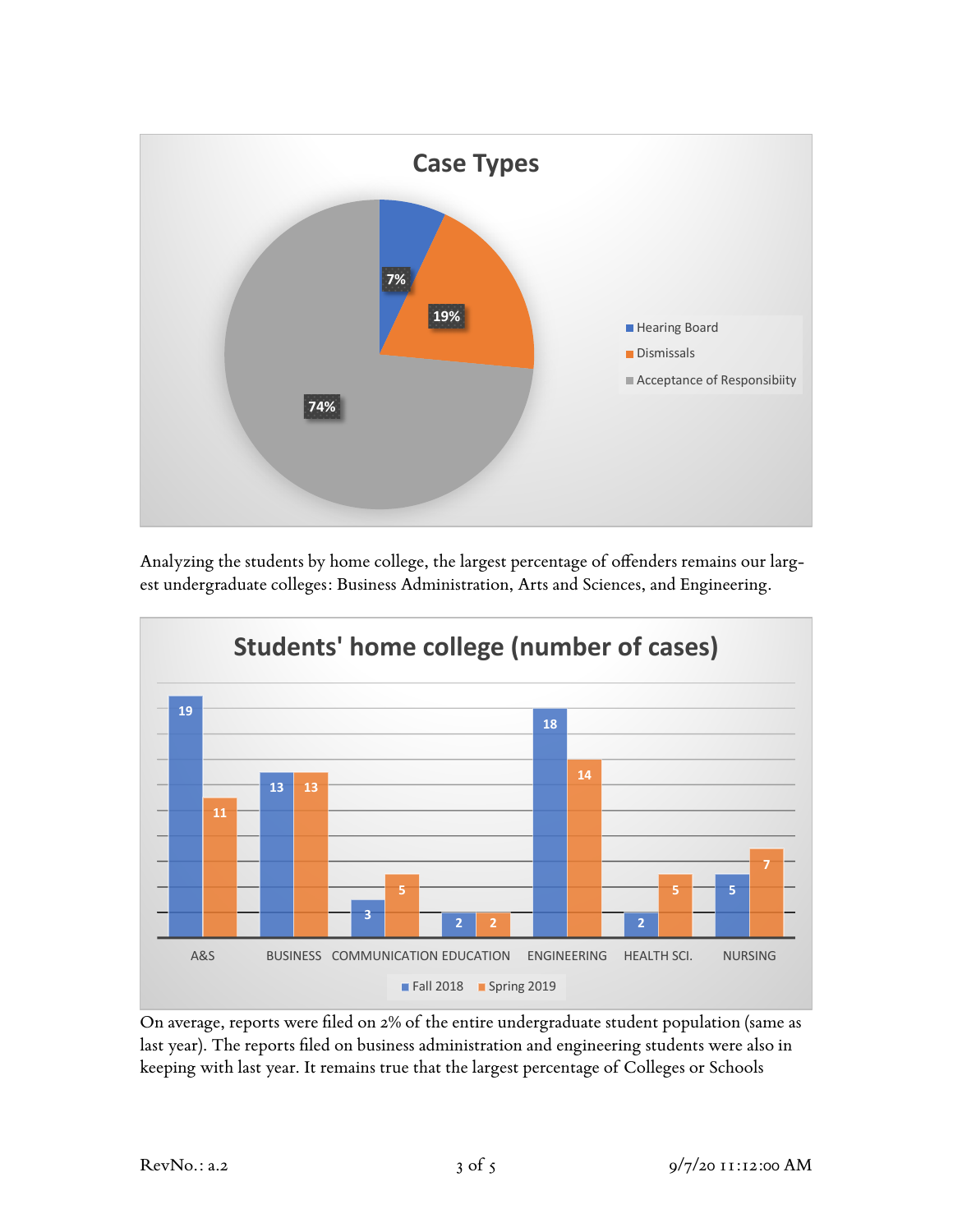against which offences are alleged is our largest undergraduate colleges: Arts and Sciences, Business Administration, and Engineering.



# Thoughts for the Coming Year

In his second year the Director plans to:

- § Address the worrying 71% of dismissal verdicts in hearing boards (HB). The HB's job is *not* to decide what the alleged violation is. It is rather to determine whether the evidence supports a finding by a preponderance of the evidence. Tightened language of documentation, greated coordination with reporters (e.g., the Office of Disability Services) and better hearing board training will help.
- Attend to why there were more case-closures via expedited review (ER) and why fewer hearing boards. Could it be that there are better investigations by experienced officers?
- Reach out to other member institutions of the AJCU to consider whether there is a distinctly Jesuit way in which academic integrity could be thought of, and possibly work towards an academic paper on that topic, with presentation at an upcoming International Center for Academic Integrity (ICAI) conference.
- § Work to improve AIC office activity via use of the Microsoft tools the University is already paying for (e.g., use of Microsoft Flow to automate repetitious and error-prone activities, such as folder-naming, producing boilerplate documents, etc.).
- Above all, work to make the documents our members use more intuitive and protective from error, via formatting and easy-to-use check-boxes, drop-down menus, and auto-filling. The goal is to allow AIC members to send only MS Word documents (not PDFs).

Respectfully submitted,